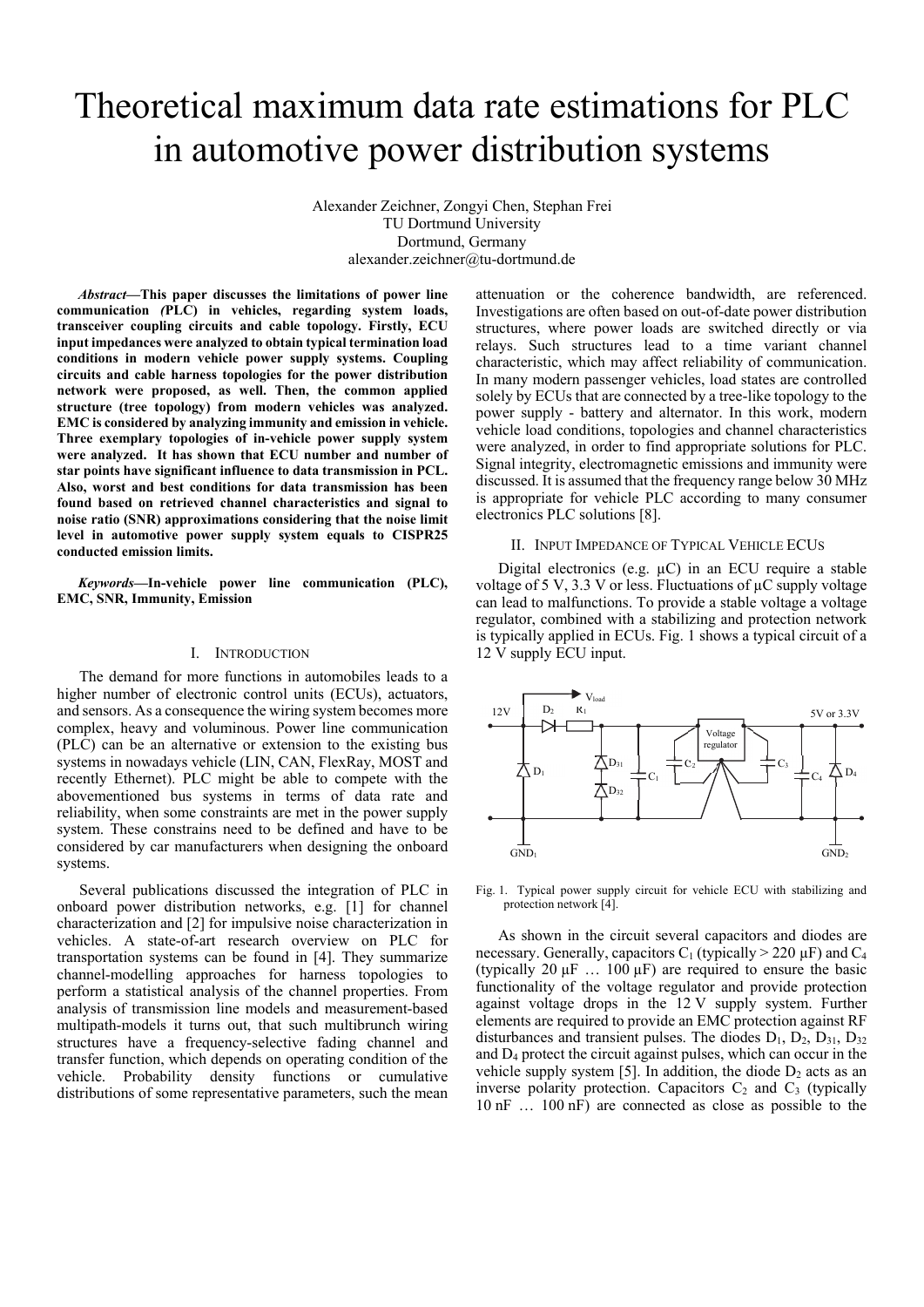voltage regulator, using short traces (low inductance), to supply transient current demands and act as a short circuit for fast transient pulses and RF disturbances.

From above considerations, it can be assumed that the input impedance of a typical automotive ECU is a short circuit for high frequency signals. To validate this assumption, measurements on three different ECUs from modern vehicles were performed (see Fig. 2). The input impedance of the 12V connectors was measured with a network analyzer. Due to the inverse polarity protection, the small signal impedance can only be measured with a bias voltage. This condition complies with power on state (DC on) in a vehicle.



Fig. 2. Measured input impedance of three different automotive ECUs.

The results show that the 12 V input of ECUs behaves – as expected – like a low impedance under power on condition (DC on, the dotted lines in Fig. 2), which means that the short circuit assumption is reasonable. The measured impedance is only between 0.3  $\Omega$  and 6.3  $\Omega$  in the frequency range from 10 kHz up to 30 MHz when DC is on. As a result, in the further investigations complex lumped circuits for the input impedance are not taken into account. Therefor we assume the input impedance  $Z_{\text{ECI}}$  of a typical vehicular ECU as a capacitor with a typical value  $C=220 \mu F$  and the obtained parasitic resistance (ESR, diode resistance ...) from the measurements  $R_{ESR}=0.3 \Omega$ .

#### III. COUPLING CIRCUITS FOR PLC SIGNALS

To connect the PLC modem (transceiver) to the 12 V power line, coupling circuits are required. Three types of coupling are conceivable – resistive, capacitive and inductive. The resistive coupling is not suitable, because it does not block the DC voltage. The transceiver input/output of typical communication applications, which operates in high frequency with low power are sensitive to the relatively high DC voltage of 12 V. Hence, we need to consider only the capacitive and inductive coupling.

Fig. 3 shows both variants for connecting a PLC modem to the power line. The modem is represented by a voltage source  $V_s$  with an internal impedance  $Z_i$ . The capacitive coupling (left) can be implemented with a capacitor  $(C_{\text{cpl}})$ . In combination with  $Z_i$  it forms a high pass filter. The operating frequency and the internal impedance of the PLC modem determine the choice of the capacitor value.

Due to the capacitive behavior of the ECU power input the capacitive coupling is unsuitable. The reason is that the internal impedance  $Z_i$  of a PLC modem is typically much higher than the discussed  $Z_{ECU}$ . Thus, the transmitter power is dissipated in the ECU and cannot propagate over the power lines. One solution could be increasing the ECU input impedance without increasing the DC resistance, e.g. with an inductance.



Fig. 3. PLC coupling circuits with capacitive (left) and inductive (right) coupling.

The inductive coupling (Fig. 3, right) is more favorable. A transformer (T) can be applied to transform the transmitter voltage  $V_s$  and  $Z_i$  in series to the ECU impedance (Fig. 4). By means of the transformer ratio an impedance matching can be performed to ensure maximum transmitter power insertion to the power line. After transformation, the new impedance and voltage are denoted by  $Z_i'$  and  $V_s'$  respectively.



Fig. 4. Source transformation with an ideal transformer and a transformation ratio of 1.

In real applications, some aspects of transmitters should be considered like non-ideal coupling factor and the resulting stray inductance. Furthermore, the DC current in the power line can cause saturation effects in the transformer core and reduce the coupling.

The coupling circuits are in the same way applicable on the receiver side of a PLC modem. In our further investigations, we applied without loss of generality an ideal inductive coupling with a transformer ratio of 1. Coupling with a transformer seems to be more suitable in real applications, due to the flexibility of matching to the total impedance  $(ECU + access$ impedance of the power supply system) without additional circuits.

#### IV. VEHICULAR POWER SUPPLY TOPOLOGIES

In modern vehicles, ECUs are distributed over the entire vehicle body. One side of every ECU is connected to a power supply wire, and the other side directly to a fuse box or via a cable splice with other power cables. In most vehicles, the fuses for more than one ECU are merged in one fuse box. Often more than one fuse box can be found in vehicles. Such structure results in a tree topology. Two further topologies (bus and ring topology) are also possible to interconnect ECUs with the battery (Fig. 5) but are not used today in passenger vehicles.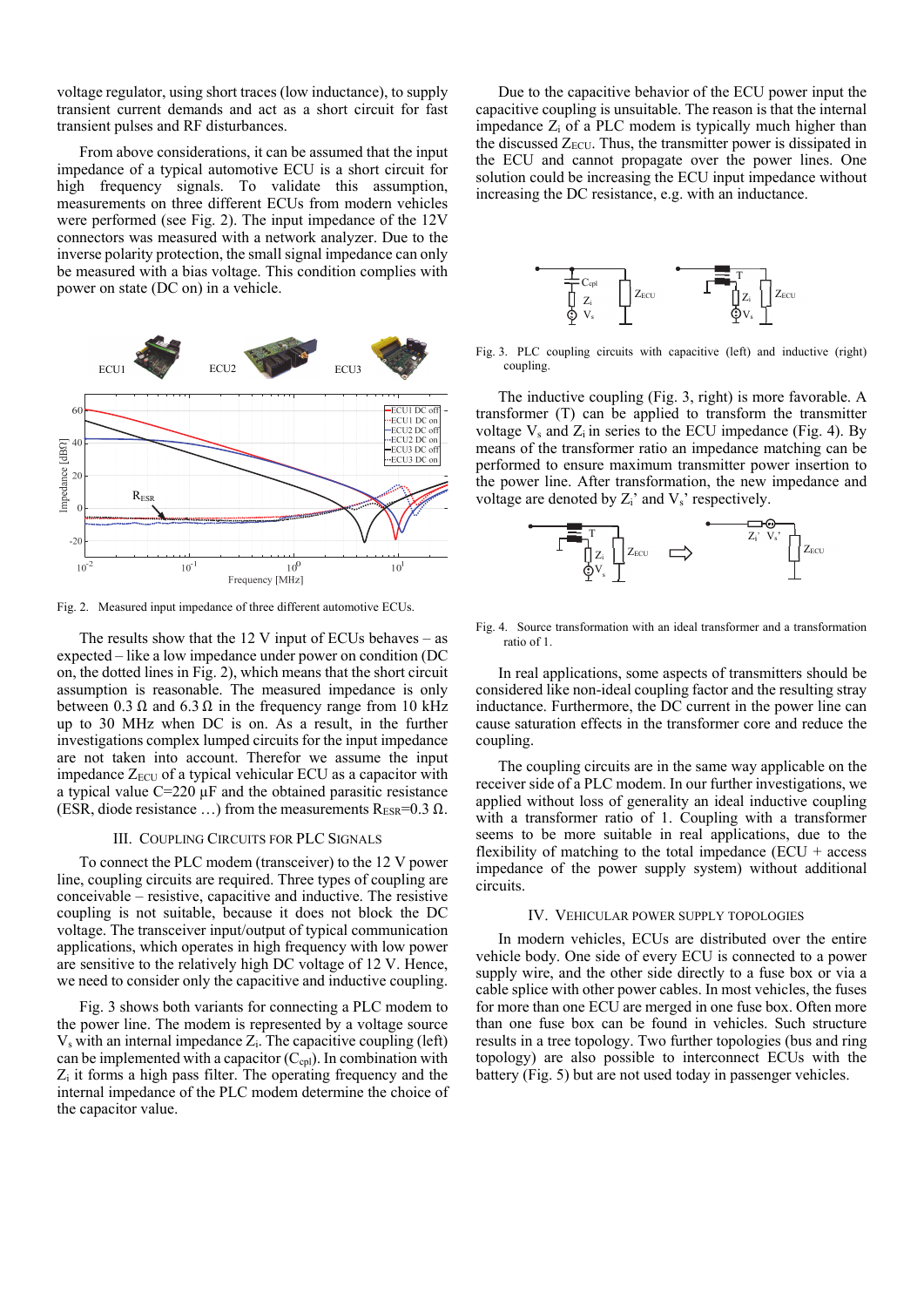

Fig. 5. Conceivable topologies to interconnect ECUs with the power supply Tree topology (left), bus topology (middle) and ring topology (right) are presented here

From communications point of view the link between two network nodes (ECUs) is characterized by its channel properties. In the tree topology, the channel characteristics can vary, due to wire length, location of fuse box, and number of cables connected to fuse box. The channel can be described by transfer functions (TF) between two nodes. Reciprocity of TFs is given in symmetrical linear systems. Therefore counting the number of TFs between two nodes is required only once. The number (M) of TFs is a function of ECU number (N) and can be calculated by the recursive formula below.

$$
M(N) = M(N-1) + (N-1),
$$
  
\n
$$
N \ge 2, M(1) = 1
$$
 (1)

As shown in Fig. 6, the TF number increases rapidly with growing number of ECUs. In modern vehicles, number of ECUs exceeds 50 which results in more than 1200 TFs.



Fig. 6. Number of transfer functions as a function of ECU number in the network.

However not all channels (TFs) between the ECUs could be suitable for data transmission, due to high attenuation and distortions. Hence, analysis of the channel characteristics is required.

#### *A. Channel Modeling*

The simplest network configuration is a loaded transmission line (TL), as depicted in Fig. 7 (left). In frequency domain, the transmission line can be represented by a two-port network (right) from the well-known transmission line theory [6].



Fig. 7. Loaded transmission line (left) and two-port representation of transmission line without loads (right) by chain matrix (ABCD matrix).

The terminal voltages  $(V_1, V_2)$  and currents  $(I_1, I_2)$  of the line can be calculated with the chain matrix. In case of a lossless TL the following equation can be written:

$$
\begin{bmatrix} V_1 \\ I_1 \end{bmatrix} = \begin{bmatrix} \cos(\beta l) & -jZ_0 \sin(\beta l) \\ -j\frac{1}{Z_0} \sin(\beta l) & \cos(\beta l) \end{bmatrix} \cdot \begin{bmatrix} V_2 \\ I_2 \end{bmatrix}, \tag{2}
$$

Where  $Z_0$  is the characteristic impedance, l is the length and  $\beta$ is the phase constant of the TL. This representation allows cascading arbitrary TLs with arbitrary two port networks by simple multiplication of the chain matrices.

Connecting terminated TLs to a star point in the transmission path between transmitter and receiver (Fig. 8) leads to an additional shunt impedance in the star point.



Fig. 8. Star point representation by chain matrices. Terminated TLs  $T_3... T_n$ are connected between  $T_1$  and  $T_2$ . The TLs are terminated by  $T_{ECU}$ .

The total admittance resulted from  $n$  terminated TLs can be obtained from impedance transformation and summation of individual admittances

$$
Y_{sp} = \sum_{i=1}^{n} \frac{1}{Z_{0i}} \cdot \frac{Z_{0i} + jZ_{ECU} \tan(\beta_i l_i)}{Z_{ECU} + jZ_{0i} \tan(\beta_i l_i)}.
$$
 (3)

Parameters  $Z_{0i}$ ,  $\beta_i$  and  $l_i$  are the characteristics of the i<sup>th</sup> terminated TL. The chain matrix of the star point admittance is

$$
T_{sp} = \begin{bmatrix} 1 & 0 \\ Y_{sp} & 1 \end{bmatrix}.
$$
 (4)

By cascading the obtained chain matrices the terminal conditions of such a star point configuration (Fig. 8) can be calculated:

$$
\begin{bmatrix} V_1 \\ I_1 \end{bmatrix} = T_A \cdot T_{sp} \cdot T_B \cdot \begin{bmatrix} V_2 \\ I_2 \end{bmatrix}.
$$
 (5)

In further analysis ECUs with PLC transceivers and inductive coupling, as described in Fig. 4, are attached to both ends of the setup. As a result of the transformation, the transmitter and receiver impedances are in series to the ECU impedance (see Fig. 4, right). Therefor serial impedance chain matrices with  $Z_{ECU}$  have to be added to Eq. (5). The chain matrix for the ECU impedance is

$$
T_{ECU} = \begin{bmatrix} 1 & Z_{ECU} \\ 0 & 1 \end{bmatrix}.
$$
 (6)

Finally the transformed terminal voltages and currents can be calculated by the following equation: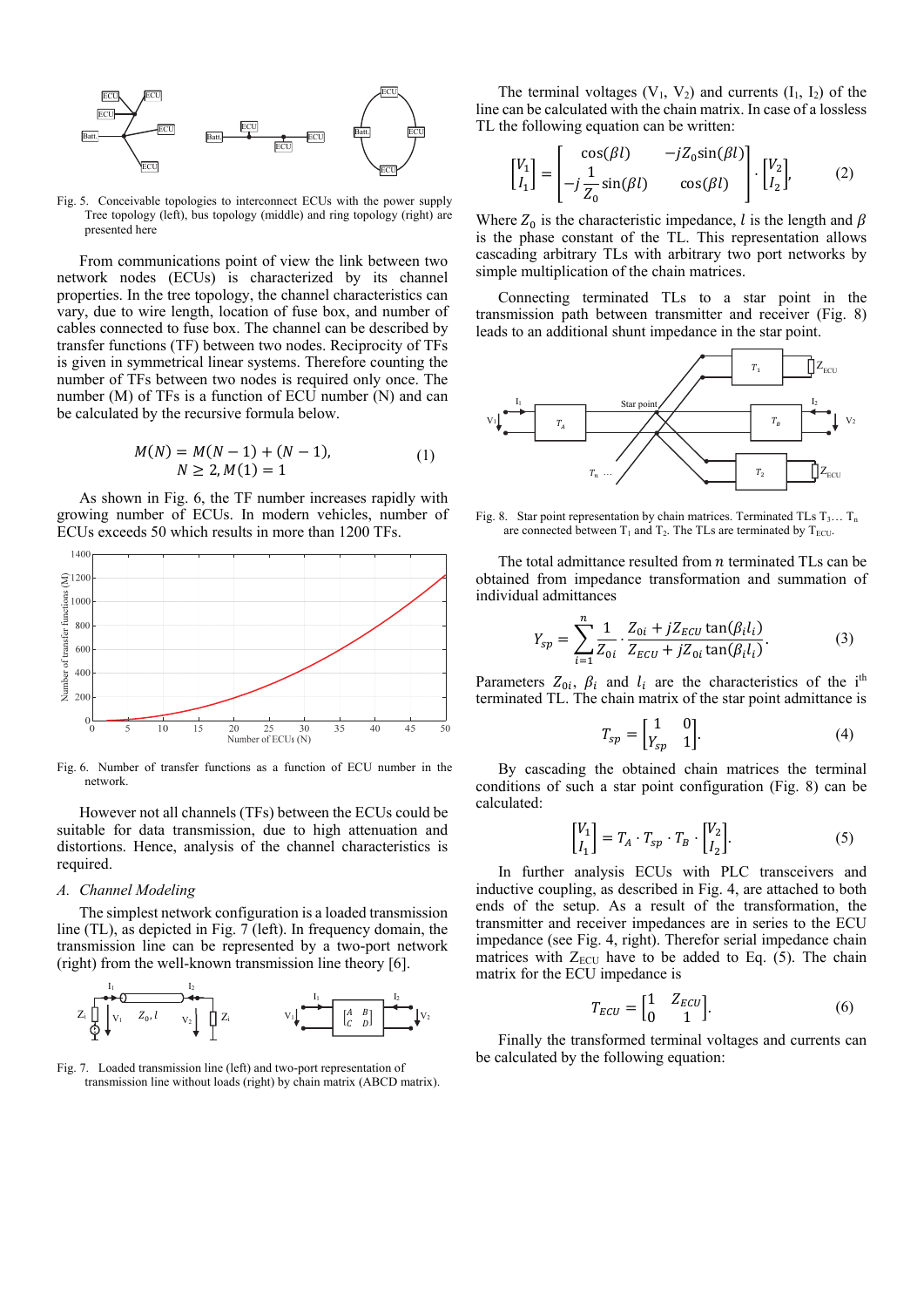$$
\begin{bmatrix} V_1' \\ I_1' \end{bmatrix} = T_{ECU} \cdot T_A \cdot T_{sp} \cdot T_B \cdot T_{ECU} \cdot \begin{bmatrix} V_2' \\ I_2' \end{bmatrix} \tag{7}
$$

With this equation, the channel gain between transmitter and receiver ECU can be obtained from scattering parameters with 50 Ω reference impedance by attaching 50 Ω sources to both sides.

# *B. Simulation Results of vehicular Onboard Power System*

Three different topologies were investigated to analyze the influence of the ECU number (equipped with PLC modems) and star points (fuse boxes) in the tree topology of the power supply system. For this purpose TLs with  $Z_0=300 \Omega$  and different lengths were applied to calculate scattering parameters for the entire network. The topologies with 3 (1 star point), 5 (2 star points) and 15 ECUs (3 star points) are depicted in Fig. 9. Topology 1 contains 3 TFs, while topology 2 and 3 gives 10 and 105 TFs.



Fig. 9. Three different vehicular power supply systems analyzed

Simulations of the proposed topologies were performed in the frequency range from 150 kHz to 100 MHz. The channel gain between ECUs of topology 1 and 2 are shown in Fig. 10 and Fig. 11. Fluctuations of gain from -2 dB to -23 dB can be observed in topology 1. Furthermore, topology 2 shows similar fluctuations, but a minimum gain of -30 dB.



Fig. 10. Simulation results of channel gain between ECUs of topology 1.



Fig. 11. Simulation results of channel gain between ECUs of topology 2.

In topology 3, the channel gain achieves a minimum of -60dB. Simulation results for best and worst transfer function are shown in Fig. 12. The worst gain  $S_{6,12}$  is the same as  $S_{6,14}$ . This is reasonable, because in topology 3, ECU 12 has the same wire length to the same star point as ECU 14.



Fig. 12. Best and worst case transfer functions in topology 3

From the simulation result, it can be concluded that with increasing number of ECUs and star points the overall gain between ECUs decreases. But this behavior is not surprising. By coupling the PLC modem with a transformer, the secondary winding induces HF current flow in the power line. With increasing number of ECUs and star points, admittances are added in the path between the ECUs, which causes that the current divides at the star points and only a fraction of the inserted transmitter current arrives at the destination ECU.

High insertion loss is one challenge in such distributed networks. The other challenge is the fluctuating frequency response of the channels as a result of mismatched transmission lines and star points which will be discussed in the next chapter from communication systems point of view.

# V. DISCUSSION OF SIGNAL INTEGRITY AND EMC IN AUTOMOTIVE PLC SYSTEMS

When evaluating the reliability of PLC data transmission, both signal integrity and restrictions of maximum RF levels in the onboard system have to be considered. For EMC the emission of the PLC modem has to be limited to ensure undisturbed operation of other components in the vehicle. The immunity of the PLC should not be violated by the noise from other devices in the supply system as well.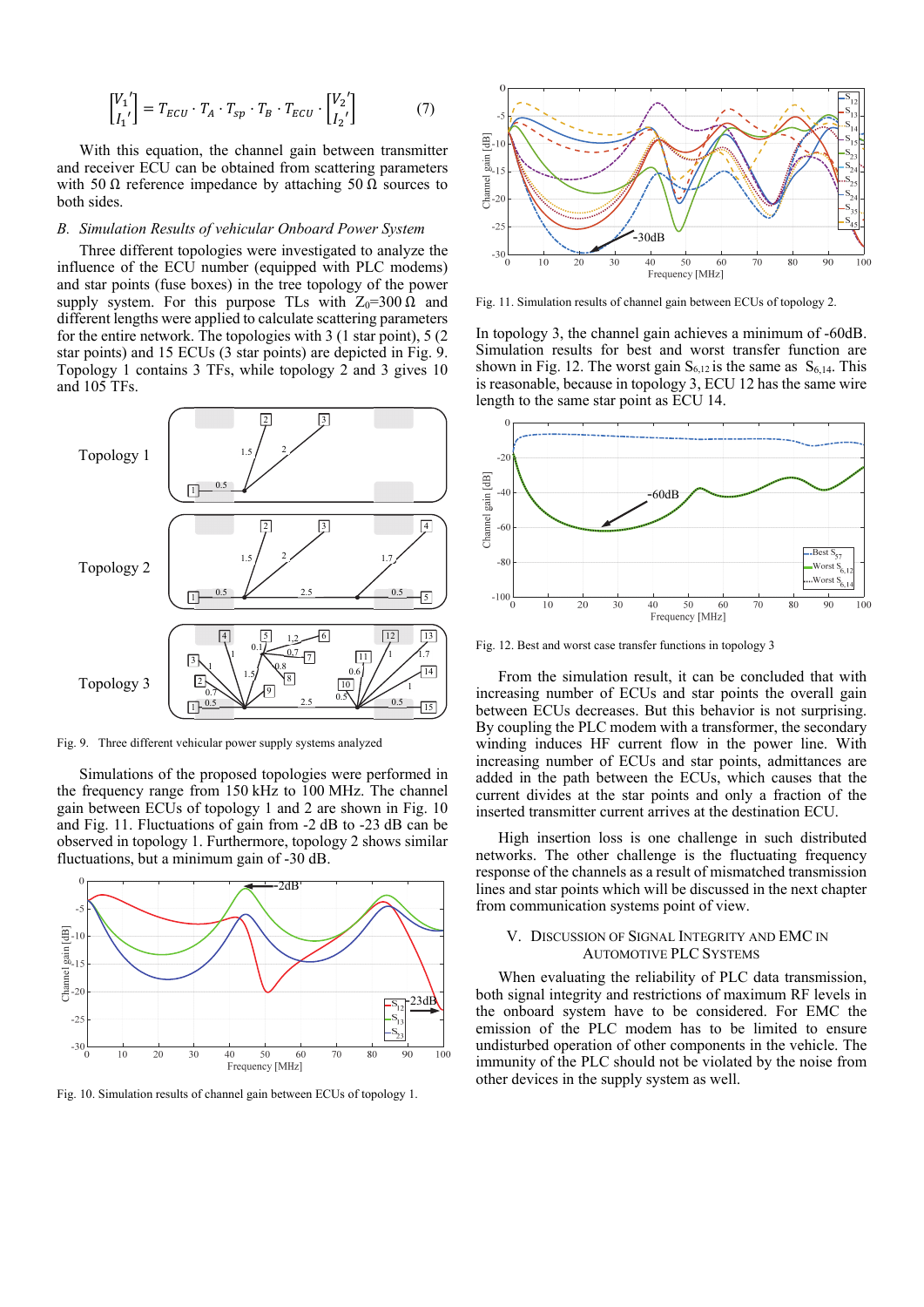# *A. Consideration of Signal Integrity in Narrowband and Broadband Communication Systems*

Channel characteristics, in particular amplitude and phase response, can cause a distortion of received signals. The optimal band limited channel has a flat amplitude and linear phase response. Otherwise, inter symbol interferences (ISI) can occur. As shown by simulations in IV.B, the branched structure of the supply system causes a variation of channel response in frequency domain.

Narrowband communication systems can handle such channel responses, because they allocate typically a small bandwidth. Impact of a fluctuations is slight in a narrow band of the channel and can be corrected by channel coding techniques. The investigated topologies have the most channel flatness below 40 MHz. At higher frequencies, resonances dominate the response. Equalizations techniques can compensate such fluctuating response, but are limited in real implementations by the available dynamic range.

Frequency division multiplexing (FDM) is more suitable for frequency selective channels. OFDM (Orthogonal FDM) is a usual utilized technique in broadband PLC systems [7]. It can handle variable channel response by dividing the allocated band into multiple narrow band sub channels. Break down of individual sub channels as a result of frequency selective attenuation or narrow band noise can be compensated by channel coding techniques, but results in a data rate drop. As an example we consider here the Home Plug Green PHY specifications [8] which supports data rates up to 10 Mbit/s. The operation spectrum is 2-30 MHz and 1155 sub carriers are applied with QPSK sub carrier modulation.

# *B. Conducted Emission and Immunity of the PLC System*

From theoretical point of view maximum possible data rate C (in bits/s) in a noisy channel is restricted by its noise power N, the signal power P and the bandwidth  $B = f_2 - f_1$ . Following formula allows calculation of data rate with frequency depended signal and noise power [9]:

$$
C = \int_{f_1}^{f_2} \log_2(1 + \frac{P(f)}{N(f)}) df
$$
 (8)

The data rate as a function of signal to noise ratio (SNR) is depicted in Fig. 13, to point out the impact of SNR. For the calculation, the bandwidth of 28 MHz was taken from the Home Plug Green PHY specification.



Fig. 13. Maximum data rate that can be achieved in a noisy channel as a function of signal to noise ratio with 28MHz bandwidth

In order to ensure that PLC in automotive environment is EMC compliant, operation limitations need to be found. These limitations are usually controlled and limited by EMC standards. In this work, CISPR 25 standard [10] is applied as an example to determine the limitations. Due to the current induced coupling of the PLC modem (inductive coupling specified in Fig. 4), the current limits of class 1 and class 5 with average detector and 9 kHz resolution bandwidth for conducted disturbances are applied. We determine SNR with following assumptions:

- I. The noise in vehicle onboard system cannot surpass the limits specified in the standard
- II. The transmitter power is assumed to be the same as class 1 limit

With assumption II, the maximum transmitter output power  $P_T$  of 9.8 dBm can be calculated for the frequency band from 2 MHz to 30 MHz using the formula:

$$
P_T = \int_{f_1}^{f_2} A(f)^2 \cdot Z_i \, df \tag{9}
$$

where  $A$  is current limit given in class 1.

 With the determined transmitter output power and channel transfer function TF, the receiver power can be obtained. As an example Fig. 14 shows the power spectrum density (PSD) at the receivers of the ECUs in topology 1 (see Fig. 9). The dotted lines were calculated using the given current limits from class 1 and class 5. Three solid lines give the PSD of the receivers. It can be seen, that the signal level comply with class 1 limit (red dotted line), due to channel loss.



Fig. 14. Receiver power spectrum density of the receiver ECU links from topology 1 and CISPR25 class 1 and 5.

We obtain the SNR for the proposed topologies and compare it for the best and worst channel. TABLE I. summarizes the results for the receiver SNR in presence of CISPR25 class 1 and 5 noise (assumption I).